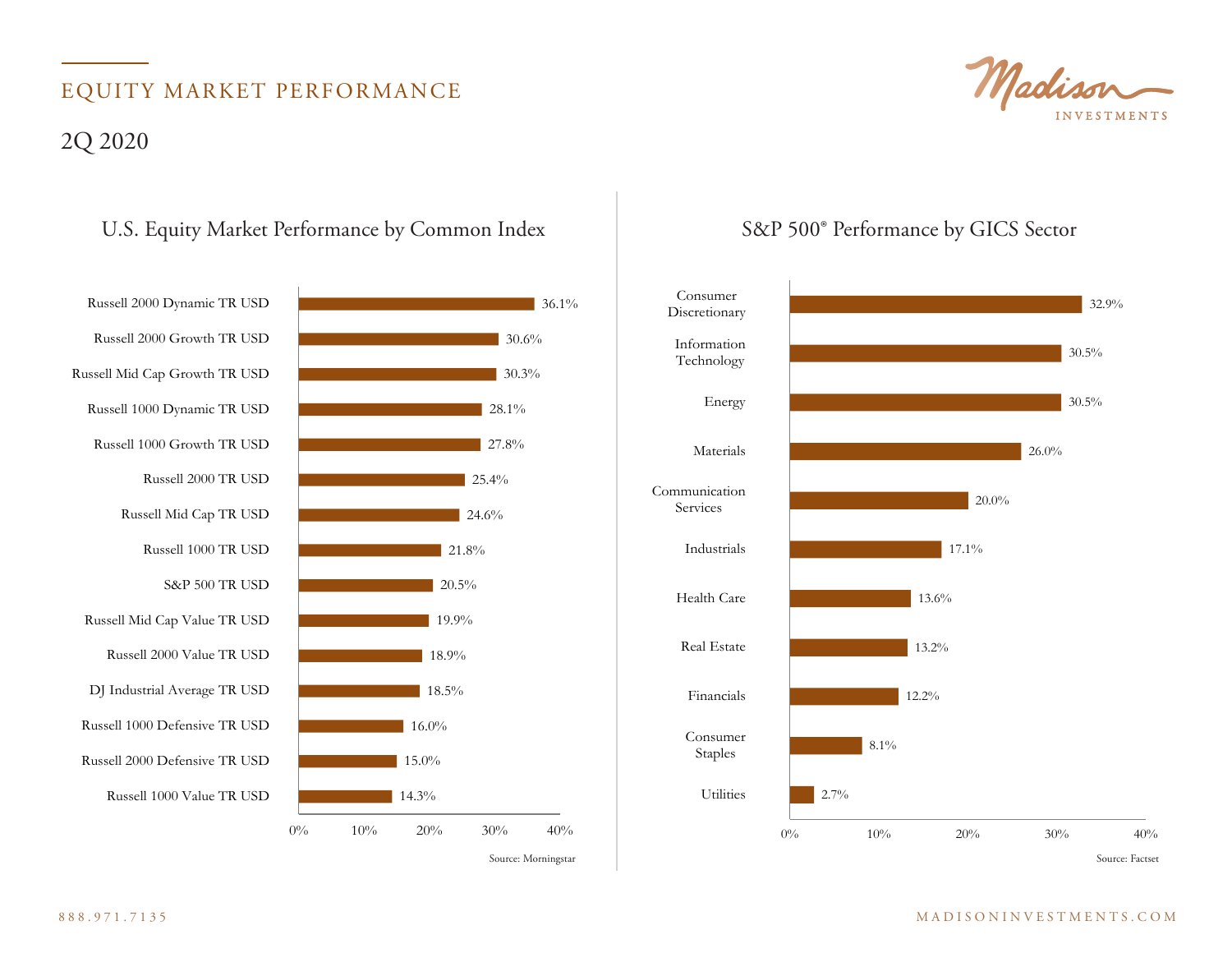# EQUITY MARKET PERFORMANCE

### 2Q 2020





22.4%

22.9%

 $27.2\%$ 

28.1%

 $30.0\%$ 

 $32.1%$ 

## International & Global Market Performance by MSCI Index Returns by Morningstar Category - U.S. Equity Funds<br>

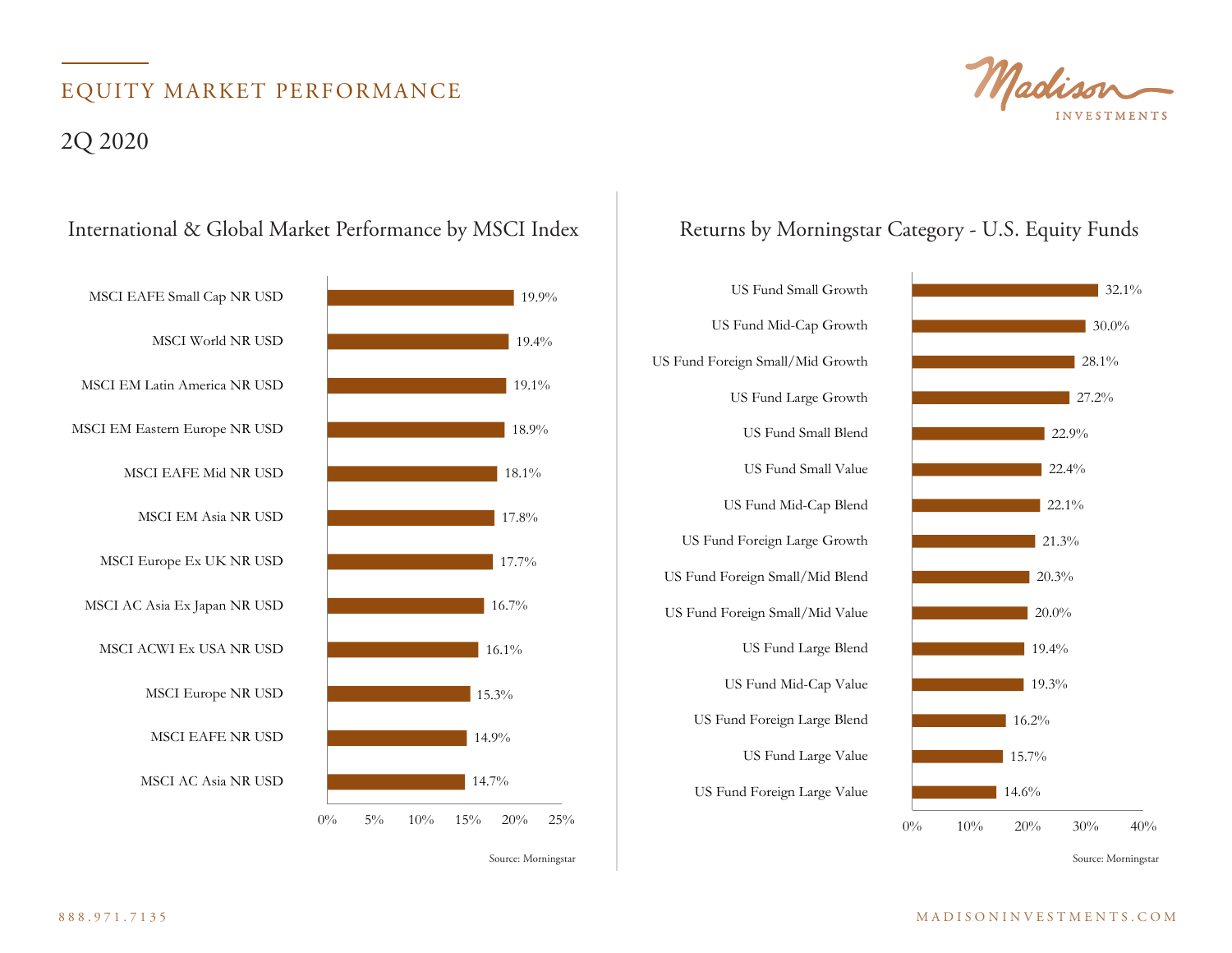### EQUITY MARKET PERFORMANCE - DISCLOSURE



THE DOW JONES INDUSTRIAL AVERAGE<sup>\*</sup>: (The Dow®), is a price-weighted measure of 30 U.S. blue-chip companies. The index covers all industries except transportation and utilities.

MORNINGSTAR CATEGORY RETURNS: Represent the simple average performance of various Morningstar U.S. Fund Categories. In an effort to distinguish funds by what they own, as well as by their prospectus objectives and styles, Morningstar developed the Morningstar Categories, which identify funds based on their investment styles as measured by their underlying portfolio holdings (portfolio statistics and compositions over the past three years).

MSCI ACWI EX USA INDEX: Captures large and mid cap representation across 22 of 23 Developed Markets countries (excluding the US) and 23 Emerging Markets countries. With 1,843 constituents, the index covers approximately 85% of the global equity opportunity set outside the US.

MSCI AC ASIA EX JAPAN NR: The MSCI AC Asia ex Japan Index captures large and mid-cap representation across 2 of 3 Developed Markets countries (excluding Japan) and 9 Emerging Markets countries in Asia.

MSCI AC ASIA NR: The MSCI AC Asia Index captures large and mid-cap representation across Developed Markets countries and Emerging Markets countries in Asia.

MSCI EAFE (USD): The MSCI EAFE Index (Europe, Australasia, Far East) is a free floatadjusted market capitalization index that is designed to measure developed market equity performance, excluding the US & Canada.

MSCI EAFE MID INDEX: The MSCI EAFE Mid Index is designed to measure the equity market performance mid cap companies across developed markets, excluding the US  $\&$ Canada.

MSCI EAFE SMALL CAP (USD): The objective of the MSCI Small Cap Indices attempts to represent the business activities of small cap companies across developed markets. MSCI selects the most liquid securities relative to their market capitalization, and targets for index inclusion 40% of the full market capitalization of the eligible small cap universe within each industry group, within each country. The broadened full market capitalization range enables the index to reflect a more diverse and liquid set of small cap opportunities for global investors. After the securities are selected, their market capitalization is free floatadjusted to improve the investability of the index by including only those shares that are freely available to foreign investors.

MSCI EM Asia NR: The MSCI Emerging Markets Asia Index captures large and mid-cap representation across 9 Emerging Markets countries in Asia.

MSCI EM Eastern Europe NR: The MSCI Emerging Markets Eastern Europe Index captures large and mid-cap representation across 4 Emerging Markets countries in Eastern Europe.

MSCI EM Latin America NR: The MSCI Emerging Markets Latin America Index captures large and mid-cap representation across 5 Emerging Markets countries in Latin America.

MSCI EUROPE NR: The MSCI Europe Index captures large and mid-cap representation across 15 Developed Markets countries in Europe.

MSCI EUROPE EX UK NR: The MSCI Europe ex UK Index captures large and mid-cap representation across 14 Developed Markets countries in Europe excluding the UK.

MSCI WORLD INDEX: The MSCI World Index is a free float adjusted market capitalization weighted index that is designed to measure the equity market performance of developed markets.

RUSSELL EMERGING MARKETS INDEX: The objective of this index is to capture a broad representation of companies in emerging economies. Examples of emerging markets include China, India, Mexico, Brazil, Chile much of Southeast Asia, countries in Eastern Europe, the Middle East, parts of Africa and Latin America.

RUSSELL WORLD INDEX: Measures the performance of the global equity market based on all investable equity securities. The index includes approximately 10,000 securities in 63 countries and covers 98% of the investable global market.

RUSSELL MIDCAP<sup>\*</sup>: Russell Midcap® Index measures the performance of the 800 smallest companies in the Russell 1000® Index, which represent approximately 35% of the total market capitalization of the Russell 1000® Index. As of the latest reconstitution, the average market capitalization was approximately \$3.7 billion; the median market capitalization was approximately \$2.9 billion. The largest company in the index had an approximate market capitalization of \$10.3 billion.

RUSSELL MIDCAP<sup>®</sup> GROWTH: The Russell MidCap® Growth Index is designed to track those securities within the broader Russell MidCap Index that FTSE Russell has determined exhibit growth characteristics.